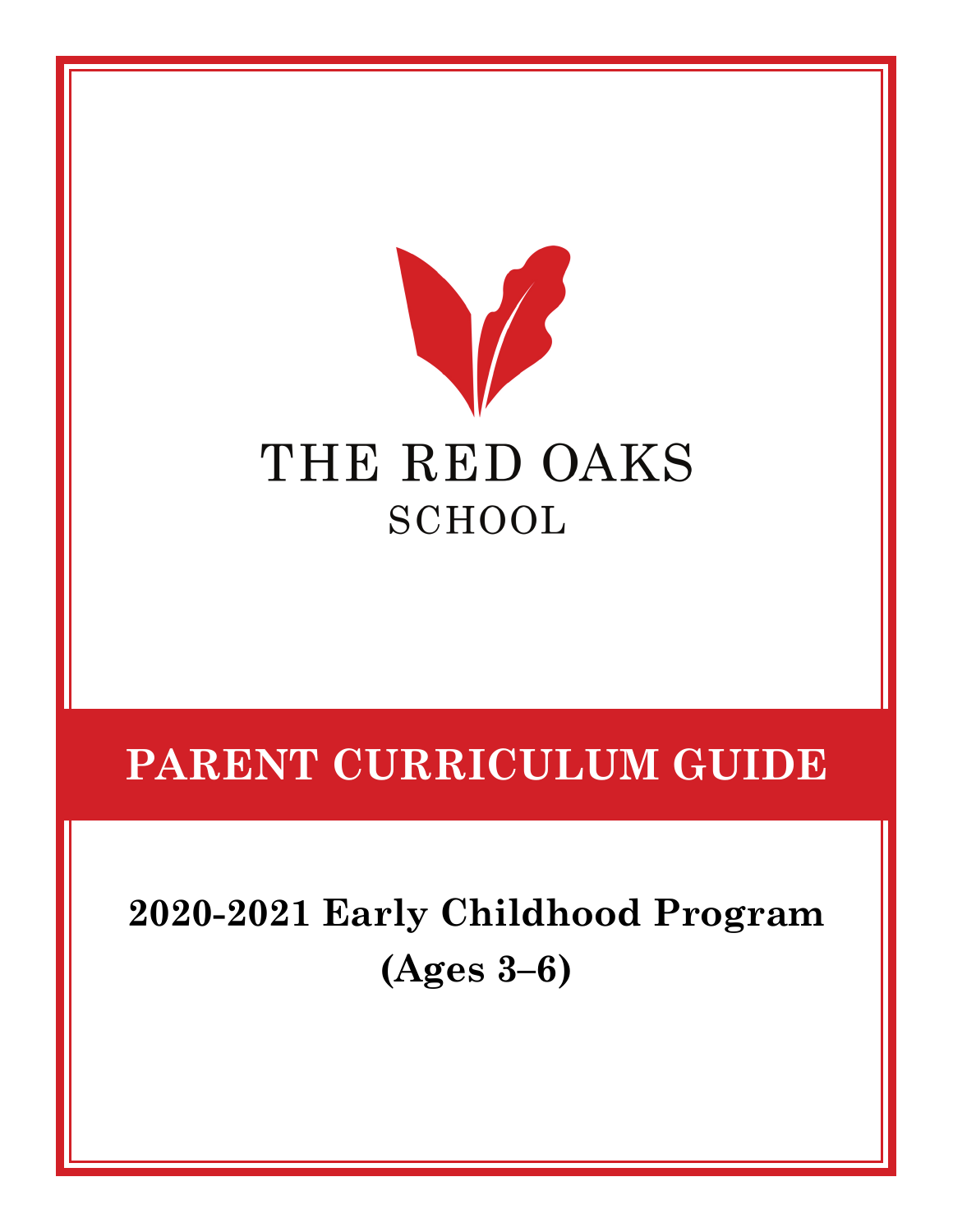## **Early Childhood at The Red Oaks School**

The three-year Early Childhood curriculum is predicated on the belief that three- to six-year-olds have an incredible capacity to learn and accomplish and are capable of astonishing things that go well beyond common expectations. Our classrooms are multi-age allowing each student to progress at his/her optimal pace. There is a decided emphasis on igniting the natural enjoyment of learning. Students leave the Early Childhood program skilled, relaxed, and confident in their abilities.

The course of study is based on Montessori principles, using ingeniously designed hands-on materials, specific to the Montessori method, that are self-correcting and sequentially presented to each student individually. Self-correcting materials are those that can be "checked" and therefore completed independently by the student. For example, if there is an extra piece of a material left unused, the student is able to determine that a correction is needed and can continue to work with that material until mastery is achieved without waiting for teacher intervention. This builds confidence and allows each student to progress at his/her own pace. Classroom environments are designed to encourage independence. They are carefully planned, prepared, and maintained to ensure that students have materials available to challenge them as they progress through carefully sequenced activities and experiences.

Typically, children choose their work from the materials their teachers have prepared for them and have made available on the shelves of the classroom. Teachers may help guide student choice as a result of the observations and notes collected with regard to each individual student's progress and work habits. In addition to developing solid academic skills, children learn about other cultures and the world around them. Music, Art, World Languages, and Physical Education are all important elements of the program.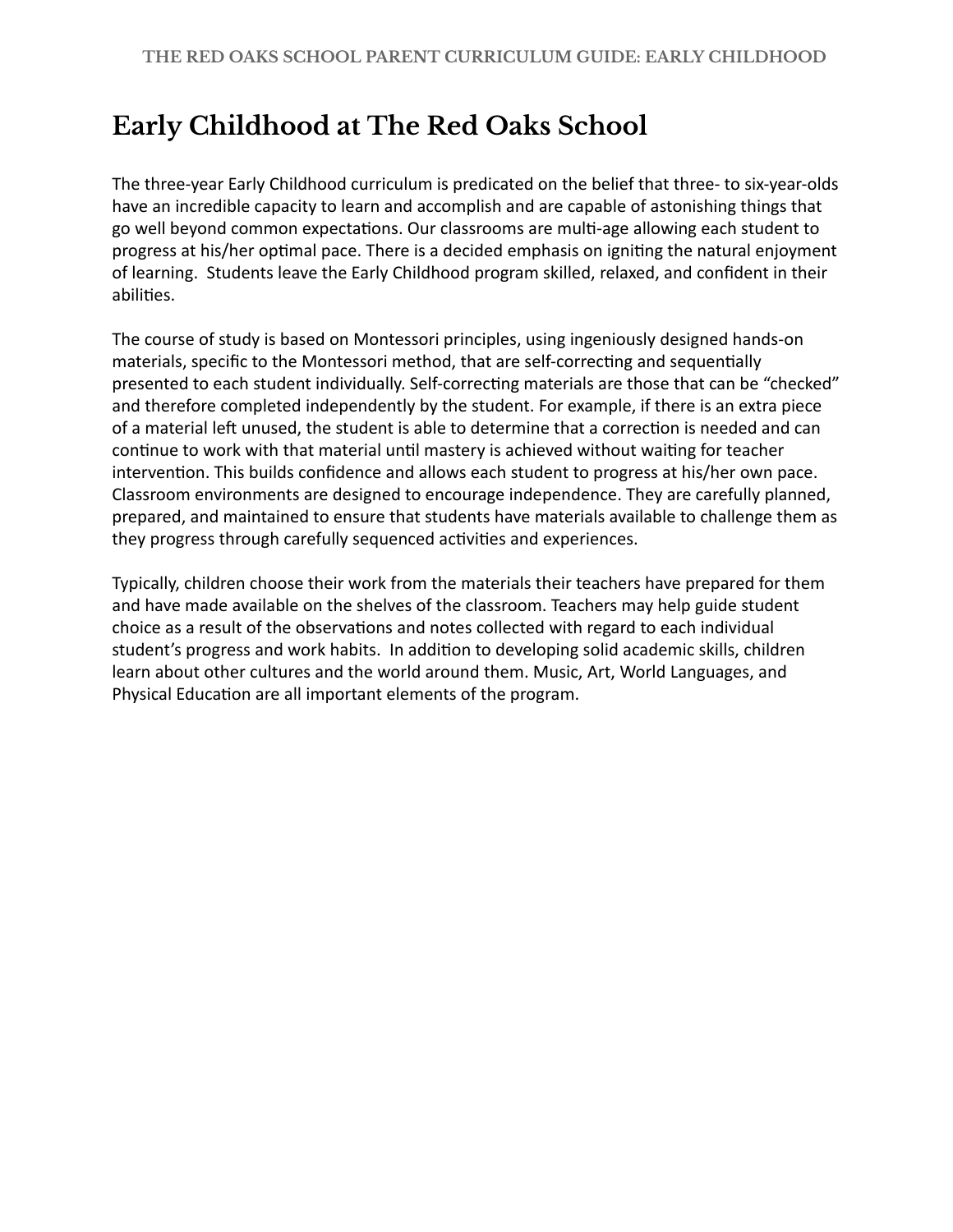#### *Specific Areas of Study:*

## **Practical Life**

The term "Practical Life" is used to describe activities in the Montessori classroom which enable young children to perform simple everyday tasks for themselves. The key purpose of the Practical Life area is to facilitate growth in independence, concentration, and coordination. Materials and activities empower children to care for themselves and their surroundings. Materials are aesthetically pleasing and are designed to promote the development and growth of fine and gross motor skills, control of movement and hand-eye coordination. Many of these activities have additional subtle purposes as well. For example, materials are often arranged and used in a "left to right" and "top to bottom" pattern in an effort to indirectly prepare students for reading and writing, while small grains used in a transferring activity require students to exercise the same pincer grip later used to correctly hold a pencil.



On any given day, students can be seen buttoning, snapping, zipping, and buckling specially designed frames as they practice the skills needed to dress. Others may be observed pouring water from various sized vessels, transferring spoons of rice between bowls, tweezing and arranging small items, grasping objects with tongs, or washing tables with sudsy sponges as they learn how to handle real utensils used in everyday life.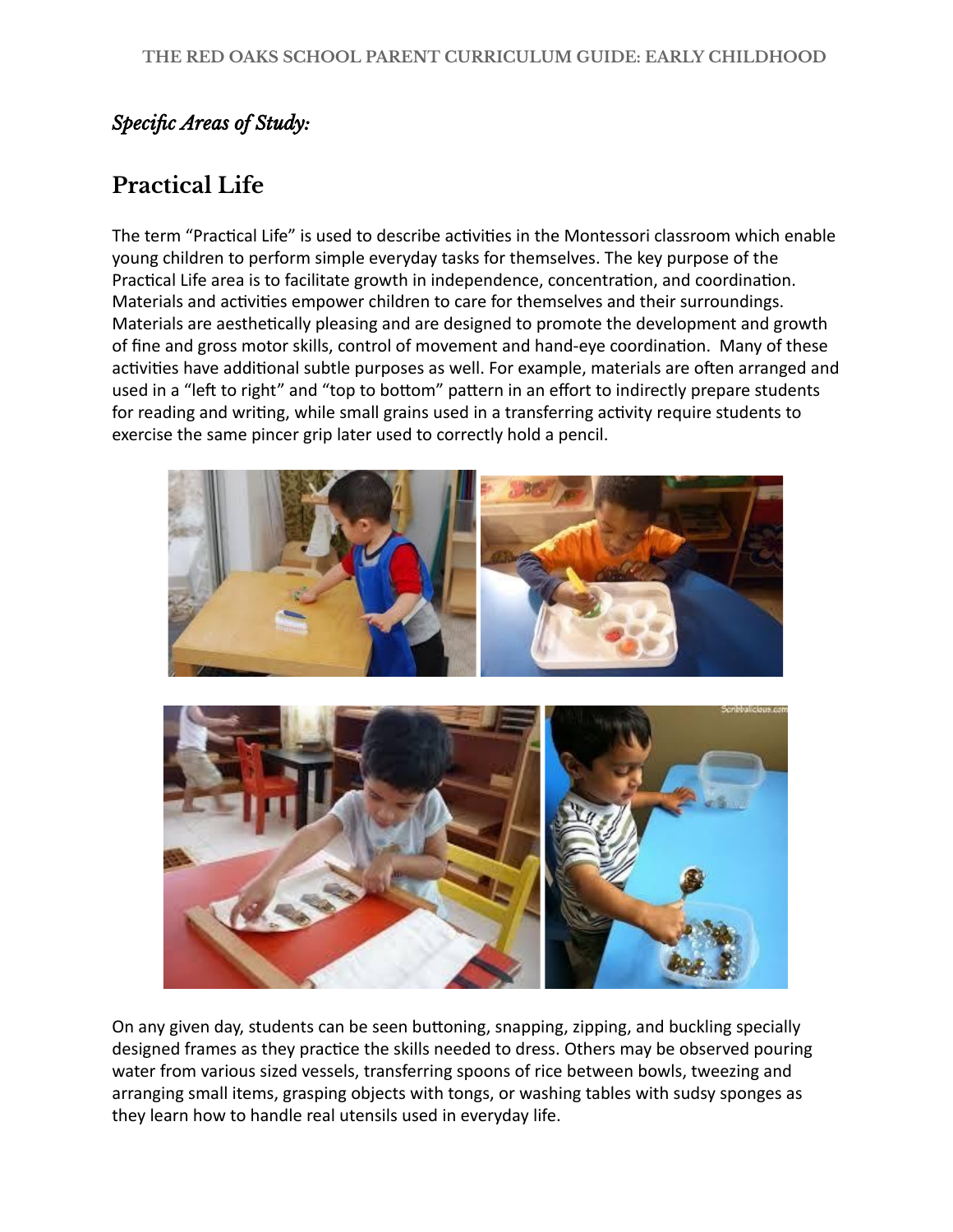

"Grace and Courtesy" lessons are those activities that help students develop a sense of classroom citizenship. Teachers model positive and appropriate social skills both formally and informally throughout the day. They can be seen role-playing how a child might resolve conflict, appropriately interrupt a conversation, or greet classmates upon arrival. The consistent use of respectful language such as "please" and "thank you" is an integral part of daily classroom life. In addition, teachers spend time giving lessons on walking carefully, carrying objects, and moving gracefully in the classroom. Our snack routine is an example where you can see grace and courtesy in action.

#### **Sensorial**

The Sensorial materials in a Montessori classroom are designed specifically to hone the senses, enabling children to discriminate subtle differences. This type of discrimination prepares students to approach, analyze, and problem solve. It is the bedrock of mathematical thinking and logical reasoning.

Each activity isolates a specific sense and encourages practice and precision. Visual discrimination is sharpened as a student deliberately builds a prescribed pattern with wooden rods that vary only in length. Precision is required to match and then organize barely distinguishable shades of color on tablets designed for this purpose alone. Auditory discrimination is challenged when students are required to match and order cylinders that emit a variety of sounds and tones.

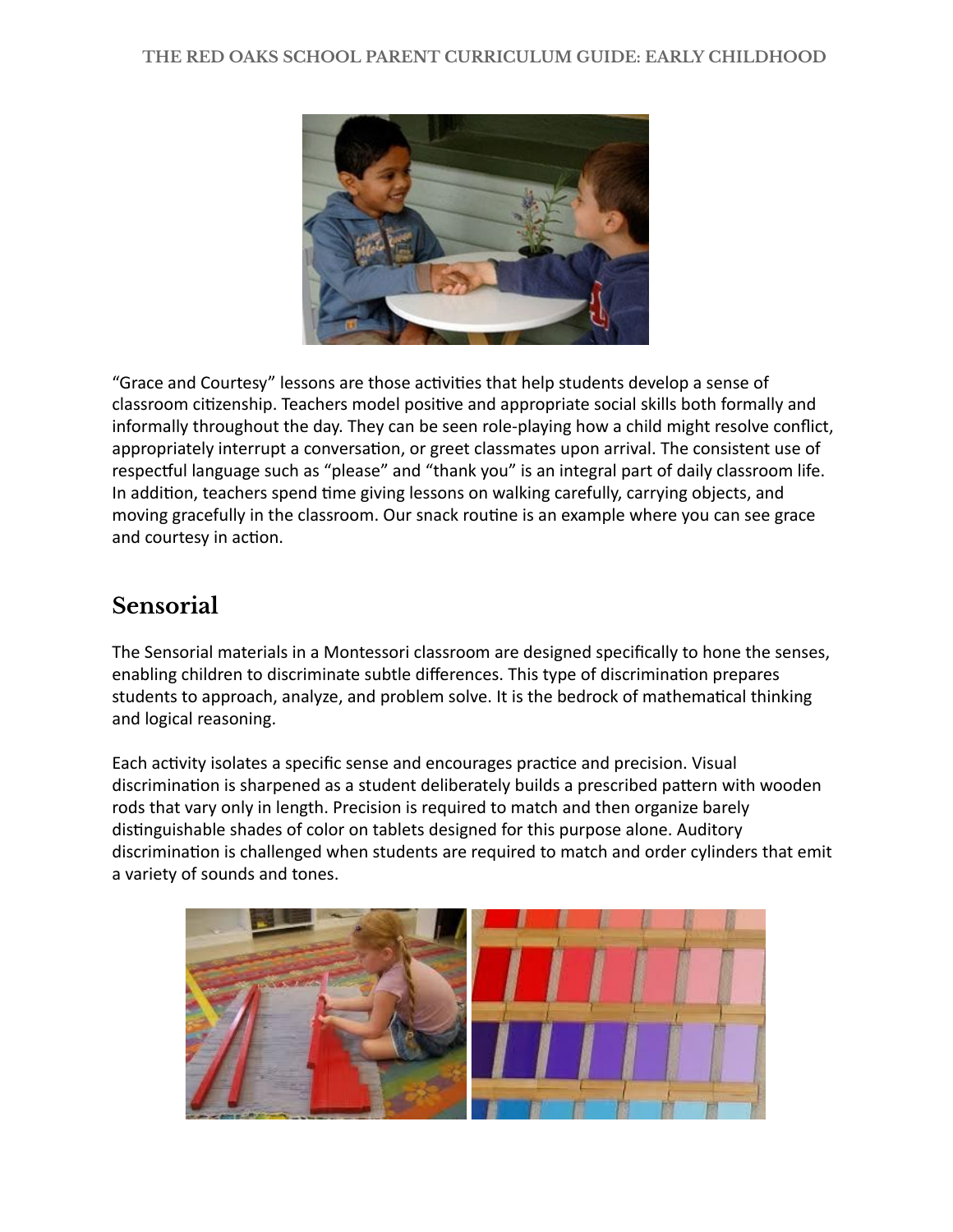In addition to honing the student's use of his/her senses, the Sensorial materials provide countless opportunities for teachers to both model and present, in formal lessons, a rich vocabulary that students can later use to describe or explain relationships ("long, longer, longest," "heavy, heavier, heaviest"). Teachers play games, asking students to retrieve the "heaviest" or "lightest" cube. Students trace, observe, and use accurate nomenclature like "sphere" and "trapezoid" when working with polygons and 3D solids designed for the Sensorial area of the classroom.



The students are constantly exposed to concrete examples of the concepts they will later need to be able to understand in the abstract. The "longest side" of a triangle they trace may later become a "hypotenuse" on the page in front of them. The terms "similar" and "different" will be far from new as they remember how they searched through a stack of fabrics for two identical swatches. Honing the senses equips students to make sense of their immediate surroundings and gives them the tools for future learning and the language to express ideas in precise and accurate terms.

## **Language**

The ROS Montessori Language curriculum addresses both expressive and receptive language skills. Rich spoken language is modeled and practiced and students progress through carefully planned activities as they prepare to read and write fluently. Teachers read rich literature and maintain a "print-rich" environment as a nod to Montessori's belief that many young children can read early and well.

The Montessori Language materials are sequential and presented to children individually as soon as they have the necessary preceding skills. A student's journey to fluency begins with multi-sensory materials designed to reinforce the sound/symbol relationship. Students trace sandpaper alphabetic symbols and practice pronouncing the correlating sounds. Lower case letters are used in an effort to expose students to those symbols most common in reading experiences. Associating sounds to those symbols rather than letter names allows for a quick and natural pathway to writing and reading.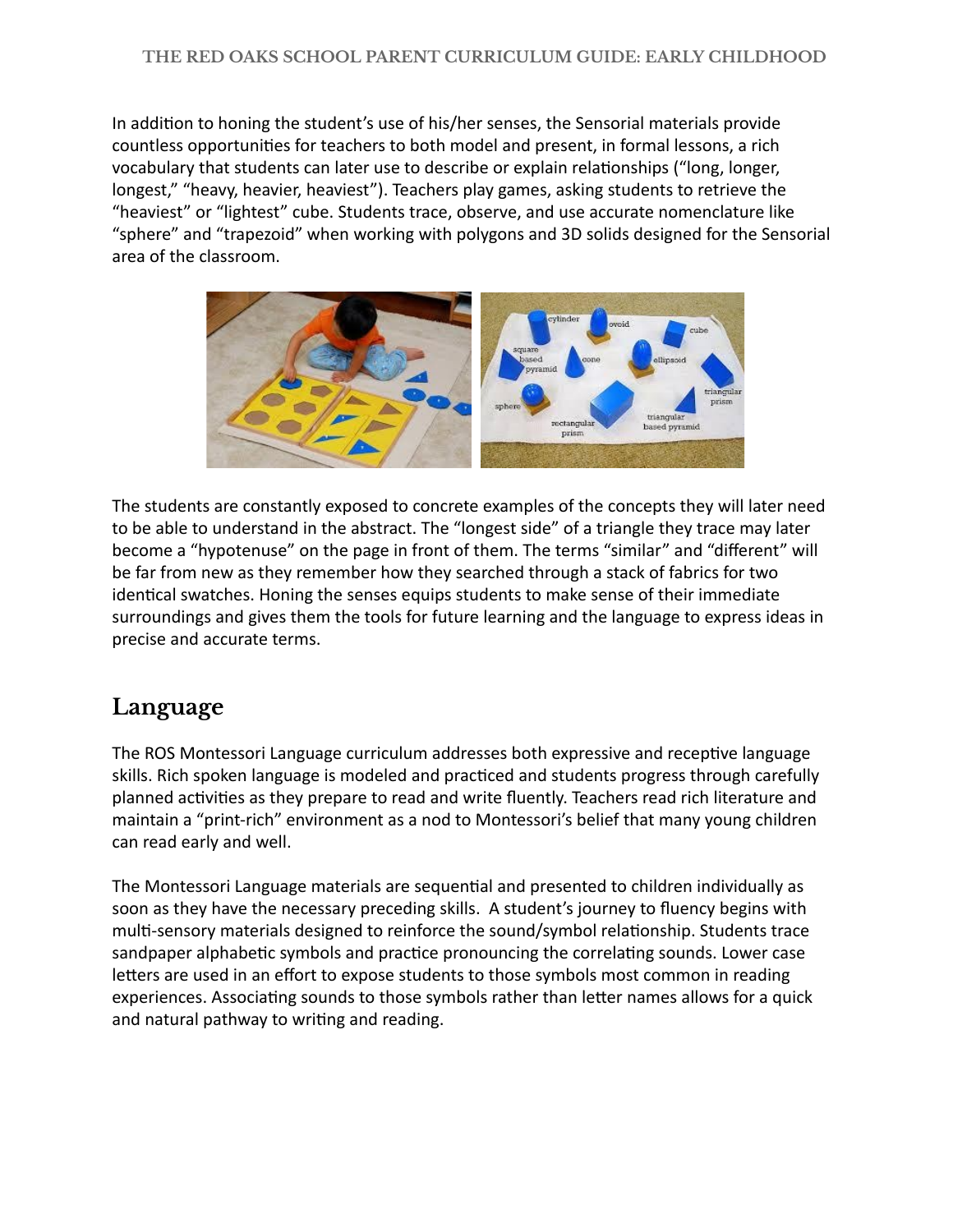

Students arrange the alphabetic symbols of a "moveable alphabet" to form words. This encoding or "writing" with specially designed letters allows students to compose words and sentences without having to master the use of a pencil prior to doing so. This construction of language leads seamlessly to the blending of sounds needed for reading or "decoding."

Simultaneously, students prepare to write; practicing their pencil grip and the strokes necessary for proper letter formation, employing left-right and top to bottom patterns. For example, they feel the sandpaper letters using their tactile sense, and they trace the geometric shapes of the metal inserts. They may trace letters in sand or in water and practice placing symbols appropriately on lines to solidify correct placement.

While the students continue to practice letter formation and placement, they are introduced to the Red Oaks Wring program. It draws various ideas from *Write from the Beginning* , a developmental writing program that employs \*Thinking Maps. The activities encourage students to expand, organize and illustrate their thoughts through the drawing of detailed pictures. After achieving some mastery of letter formation, the student is introduced to the concept of a word and then a sentence. As the writing progresses, the use of inventive (phonetic) spelling is common and age-appropriate.

*\*Thinking Maps* are tools that help students organize their thoughts, categorize, compare and contrast, sequence, and select pertinent facts from all of the information they have collected about a particular subject.

Throughout this entire process, teachers initiate oral language games to reinforce sound/symbol relationships as well as build the phonemic awareness needed to both decipher and construct words. For instance, a teacher will often gather a small group of children asking them to deconstruct the sounds of various items collected on a tray.

Once a student is able to read various phonetic word families, he/she is then introduced to phonograms like "th" and "sh," blends, and various vowel combinations using similar multi-sensory materials. Concepts continue to be presented individually as each student is ready.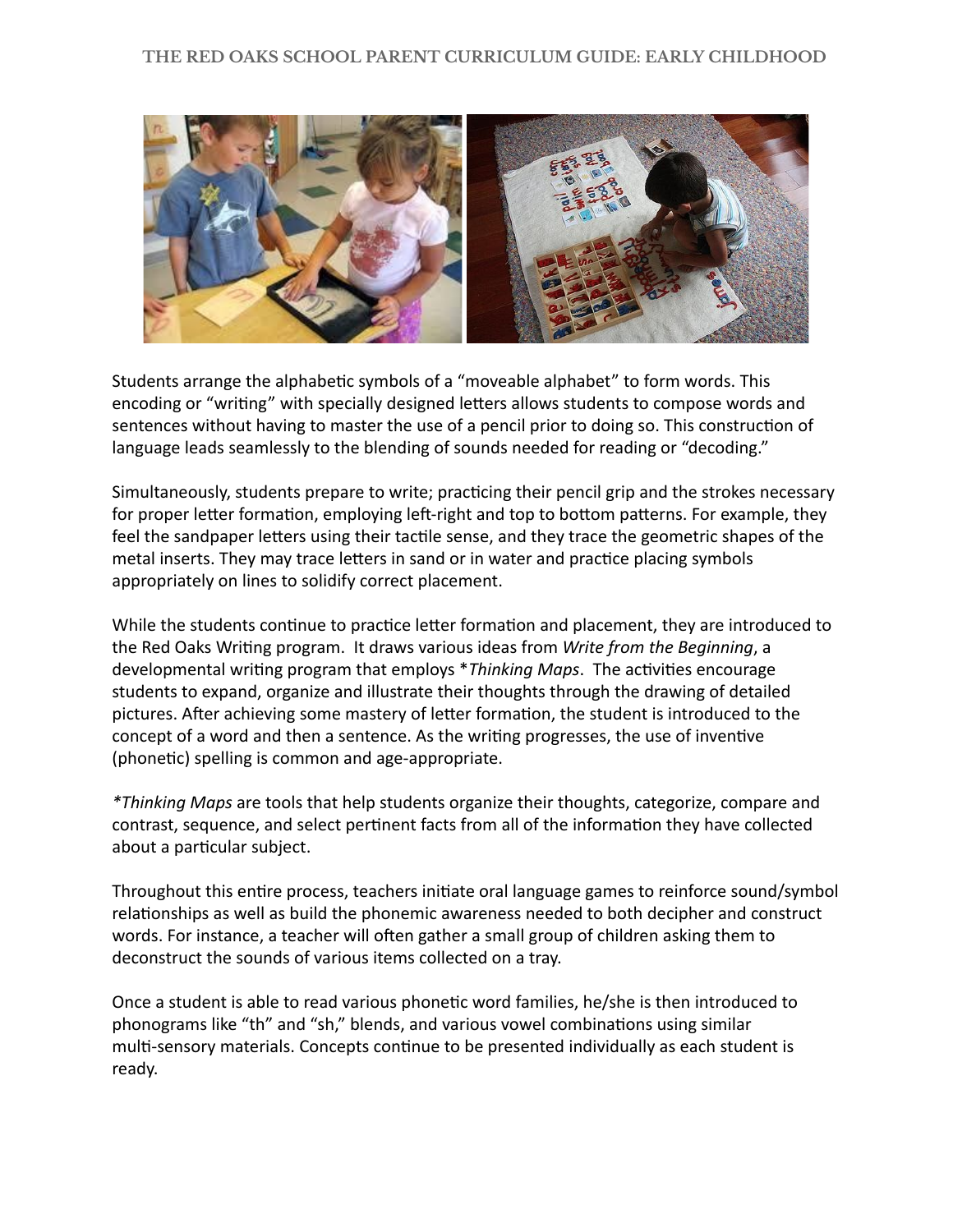Students practice reading short and long vowel books and sight words. In addition, they work on reading comprehension and answering simple questions pertaining to the story.

The ROS student's journey through the acquisition of language is deliberate and **individualized. The materials are constantly adjusted to meet the needs of each individual student.** 

## **Math**

The Math materials in the Montessori classroom are carefully designed to both represent concepts and encourage needed repetition and practice. The materials are presented to students individually as each student masters the prerequisites necessary for success. The materials are presented in a sequential manner and each experience builds upon prior learning.

Each classroom is equipped with materials that reach far beyond common early childhood expectations. Each piece of material serves a specific purpose and demonstrates a specific concept of skill. Maria Montessori believed that allowing students to touch, count, build, and solve in a concrete manner enabled them to understand mathematical concepts typically reserved for older students.

Students typically begin their journey perfecting one-to-one correspondence, counting materials that encourage accuracy and perseverance. Because the materials are self-correcting, students can count and recount until their process is precise and accurate. Students "feel" ten before they learn to recognize the symbol that represents ten. This type of concrete experience enables students to accurately estimate and reason logically as they progress. As students count and group wooden spindles, the idea of a quantity being a "set" or a "collection of ones" facilitates deep and lasting understanding.



Soon after a student has a firm understanding of quantities and an accurate method of determining quantities, symbols are introduced. The materials used to introduce numerals are the same multi-sensory materials employed to introduce the alphabetic symbols. Sandpaper numbers are traced and students can be heard and seen rehearsing and ordering them in a variety of games and activities. They practice correct stroke formation in the same manner in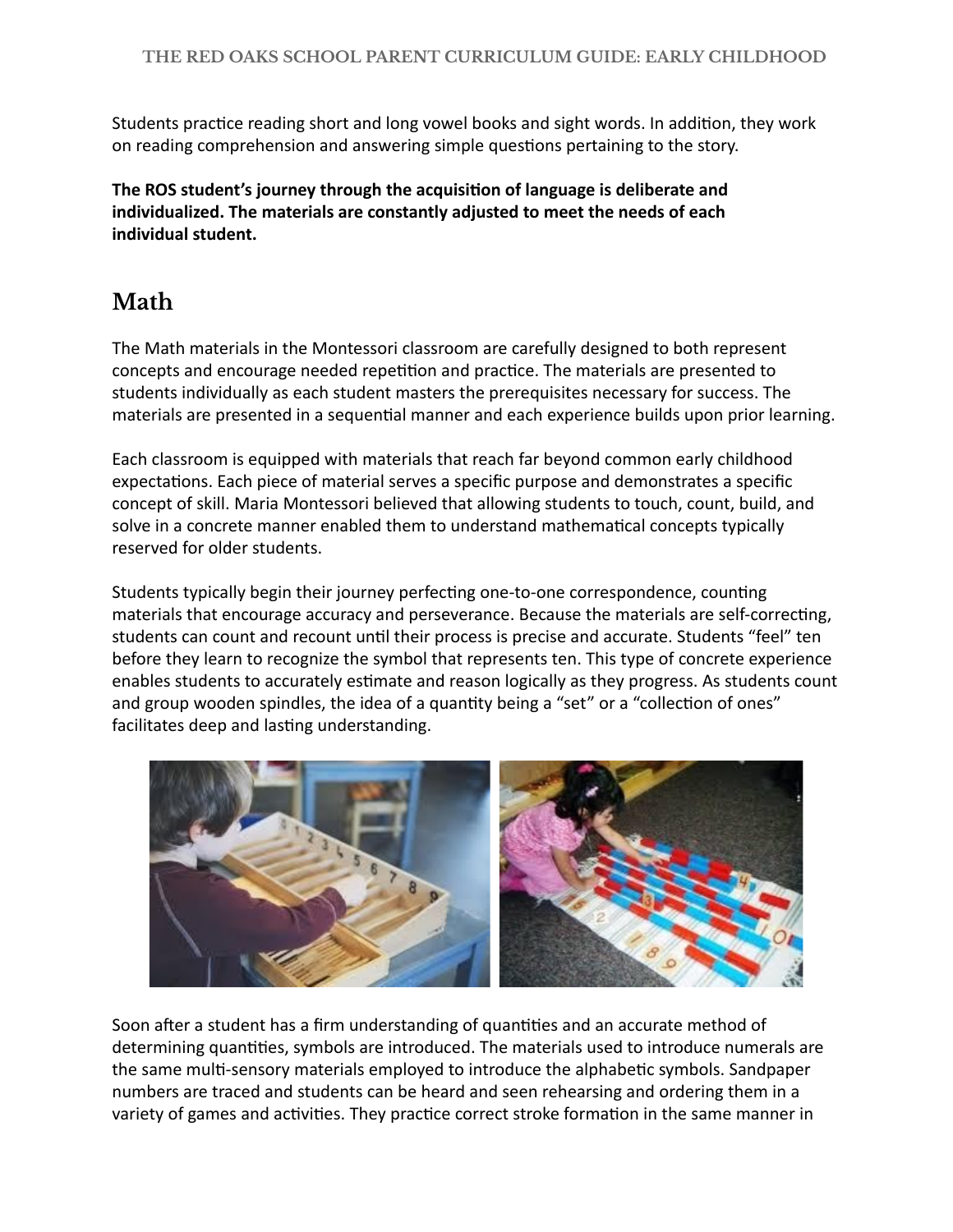which they practiced their alphabetic symbols. Numbers are treated as a language and teachers model mathematical verbiage and thinking throughout the day.

The deliberate joining of symbols and quantities after both have been mastered separately ensures a true understanding of concepts beyond rote verbalization. Students can be seen counting and matching quantities to symbols using a wide variety of materials specifically prepared for this purpose. They "build" or compose quantities with materials designed to emphasize a number's composition. For example, bars of ten beads joined together are used when building teens to show the unique relationship teens have with the number ten. The student literally "sees" twelve as "10 and 2." In deference to Montessori's commitment to both engage and challenge students, counting materials reach beyond the numbers 1-10 into the teens and beyond. Students have opportunities to employ beaded materials that demonstrate place value into the thousands.



Operational functions are demonstrated with both large and small quantities to emphasize the idea that "addition is joining "and "subtraction is taking away or separating." For example, you may see students counting single beads, bars of ten beads, squares of one hundred beads and cubes made of 1,000 beads in an effort to determine a sum after joining two piles of "golden" bead" material with a friend on a rug. Cards designed to construct numerals well into the thousands are used to show quantities.

Students prepare for multiplication when they count specially designed chains made of bars of beads. You will hear students counting by five, "five, ten, etc." as they lay their hands on each bar of five beads. This kind of concrete preparation for later application is a hallmark of Montessori math programs.

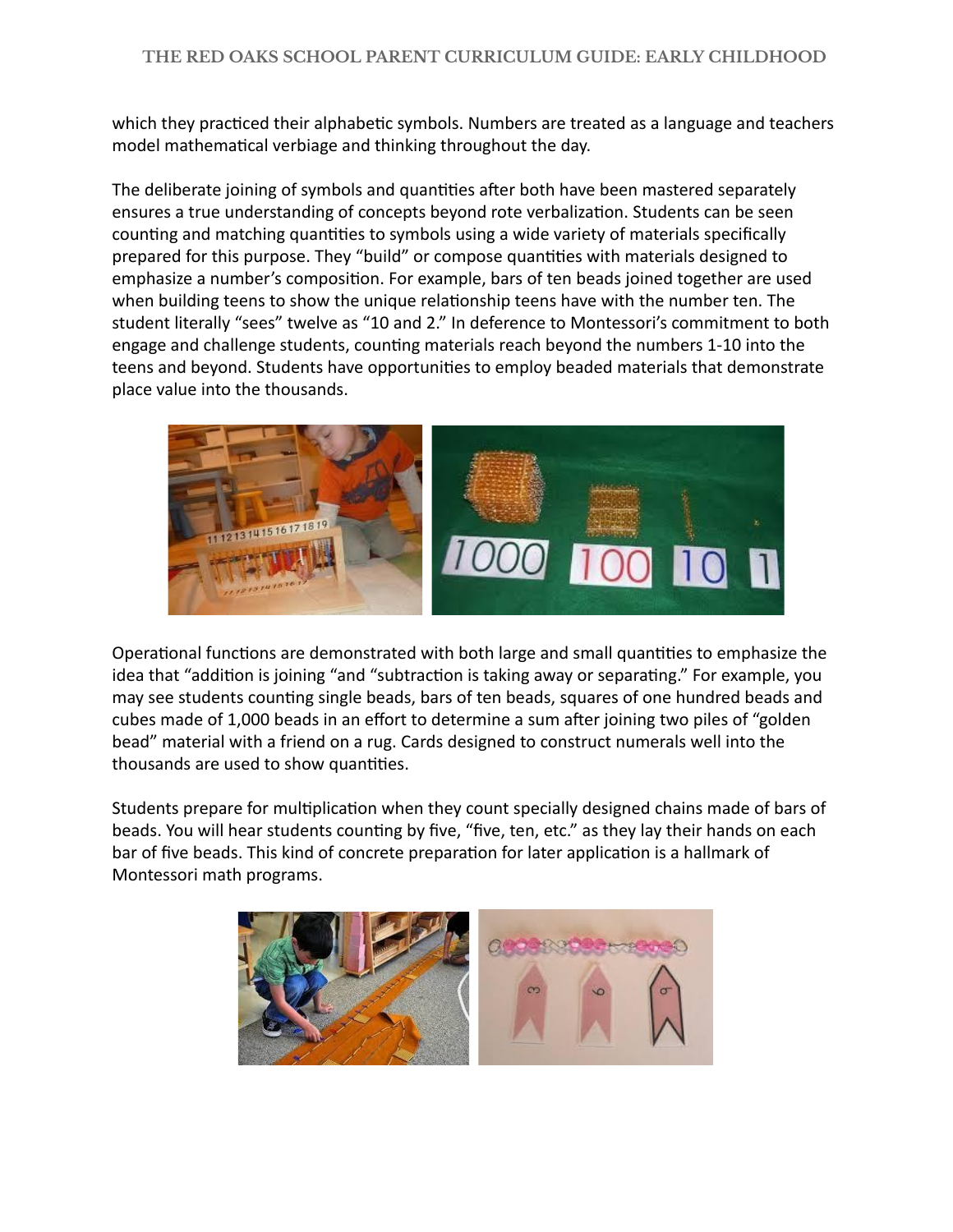## **Cultural Studies**

At the Primary level, we have a two-pronged approach to the cultural curriculum – Science and Geography. The purpose of this area is to connect the children to the world around them, encourage their natural curiosity, help them develop essential thinking and learning skills, and guide them on their way to becoming stewards of the environment and responsible global citizens.

## **Science**

The purpose of the science curriculum is to arouse the children's imagination and curiosity and to teach them to question the world around them. Students develop critical thinking skills such as recognizing the importance of the parts to the whole, sequencing, classifying and comparing and contrasting. They apply these learned skills in various situations  $-$  all of which help develop an independent learner/thinker. Through experimentation children learn to question, observe, predict, and problem solve, all of which introduces them to the scienfic method. The students' grasp of concepts and their abilities are assessed through observation during activities and discussions following the activity.

The Science curriculum aims to capitalize on the children's sense of wonder and natural curiosity about nature and animals. This is done through the introduction to basic botany and zoology. First, the children are introduced to the "big picture" in a very concrete, multisensory manner. The concepts are presented through the various activities on the science shelves and reinforced in other areas of the classroom when appropriate. Gradually, teachers start to narrow it down and focus on certain aspects of the big picture. The activities are designed with the multi age group in mind. The activities progressively build in complexity according to the children's growing abilities.

The following concepts are introduced through the Primary cycle: the four elements (land, air, water, fire); classification of living and non-living things; classification of living things into plants or animals; life cycle of plants; life cycle of animals; classification of animals into vertebrate or invertebrate; classification of vertebrates into their five groups (fish, amphibians, reptiles, birds, and mammals).

According to the Next Generation Science Standards, students grades K-5 should begin to develop an understanding of the four scientific disciplinary core ideas:

- physical sciences
- life sciences
- earth and space sciences
- engineering, technology

In the early primary grades, students need to be able to *recognize patterns* and *formulate answers to questions* about the world around them.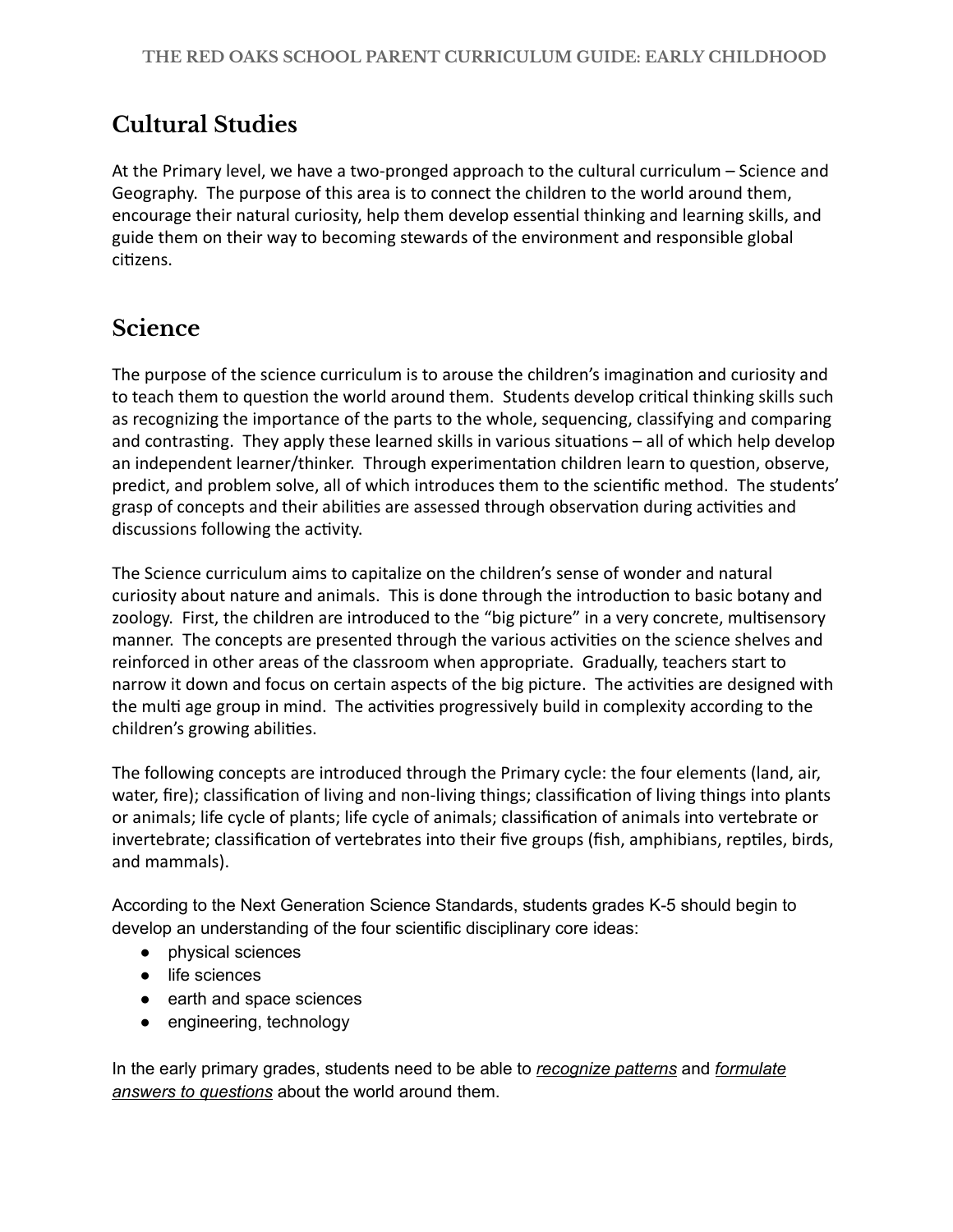| <b>Grade Level</b> | <b>Science Expectations</b>                                                                                                                                                                                                                                                                                                                                                                  |
|--------------------|----------------------------------------------------------------------------------------------------------------------------------------------------------------------------------------------------------------------------------------------------------------------------------------------------------------------------------------------------------------------------------------------|
| K                  | Students are expected to develop understanding of patterns and variations in<br>local weather and the purpose of weather forecasting to prepare for, and respond<br>to, severe weather. - Concepts are covered but suggestion to - add rain gauge,<br>weather vain, on both sides of the school or flip flop equipment.                                                                      |
| K                  | Students are able to apply an understanding of the effects of different strengths<br>or different directions of pushes and pulls on the motion of an object to analyze a<br>design solution. Covered with experiments but need to add the design/solution<br>lesson using vehicles. Scientific discussion needs to be a part of the experiment /<br>design / solution aspects of the lesson. |
| K                  | Students are also expected to develop understanding of what plants and animals<br>(including humans) need to survive and the relationship between their needs and<br>where they live. - Concepts covered in geography with the continent coverage                                                                                                                                            |
| K                  | The crosscutting concepts of patterns; cause and effect; systems and system<br>models; interdependence of science, engineering, and<br>technology; and the influence of engineering, technology, and science on society<br>and the natural world are called out as organizing concepts for these disciplinary<br>core ideas.                                                                 |
| K                  | Students are expected to demonstrate grade-appropriate proficiency in asking<br>questions, developing and using models, planning and carrying out<br>investigations, analyzing and interpreting data, designing solutions, engaging in<br>argument from evidence, and obtaining, evaluating, and communicating<br>information.                                                               |

## **Geography**

The purpose of the Geography curriculum is to help children, at an early age, gain a sense of their place in the world. They learn that people all around the world have the same basic needs: food, shelter, language, clothing, transportation, and currency. The manner in which people fulfill these needs depends on where they live and what they have available. The curriculum starts with the "big picture." Earth is made of land (continents) and water (oceans). In the fall, we start with North America, the continent on which we live. The children are introduced to its location, the names of some of the countries, and its animals. Throughout the unit, the children develop and employ many essential skills in a series of varied activities. The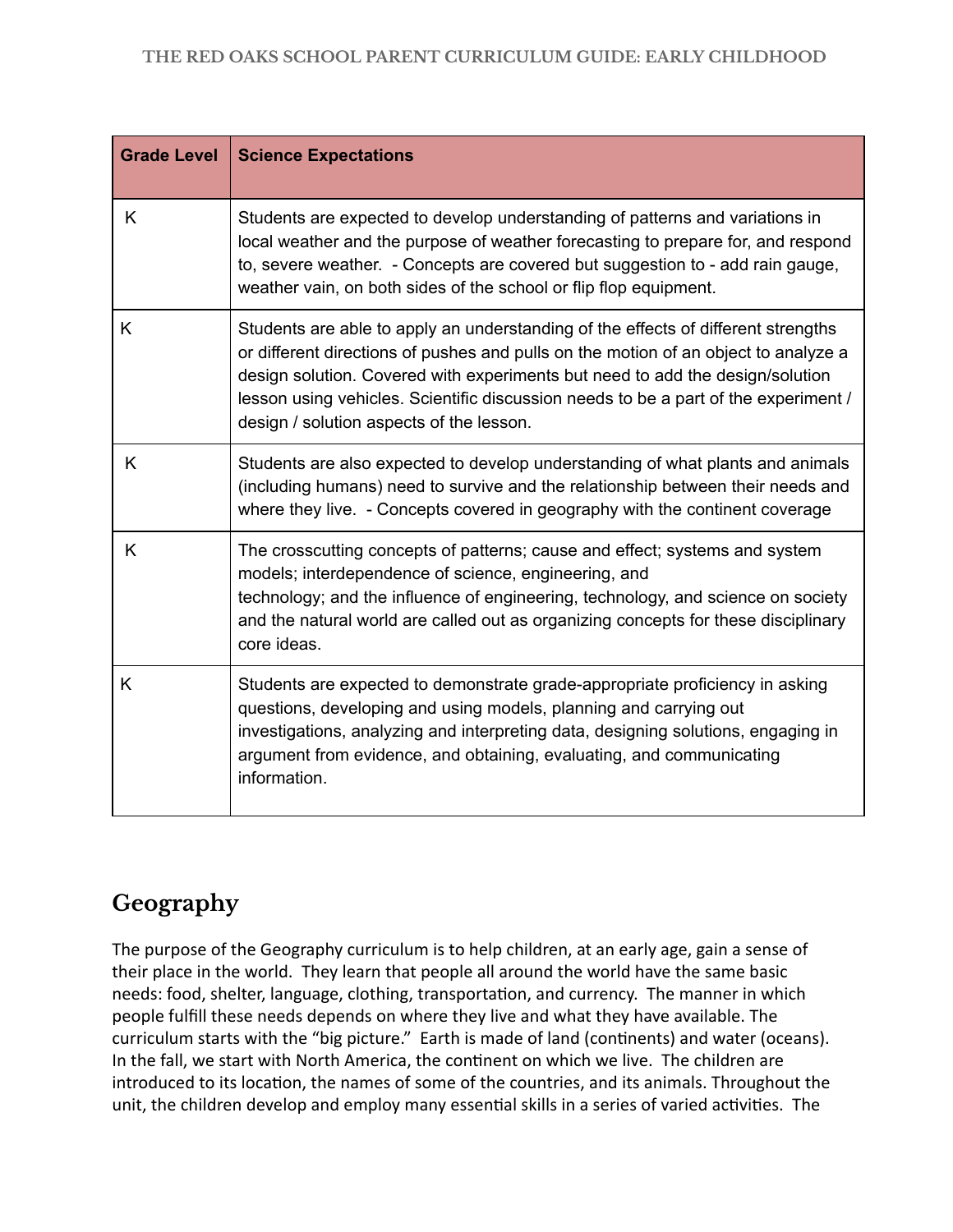material is introduced to the children in a very concrete, multisensory and sequential manner. It is presented in various degrees of complexity matching their abilities.

The rest of the continents are introduced over the course of the school year. The unit on each continent follows a similar sequence of topics and activities covered in the North America unit. The children are encouraged to make connections and determine differences and similarities. The purpose, again, is to impress on the children that we all have the same basic needs even though we might go about fulfilling them in different ways.

The Geography curriculum lays the foundation for global citizens who have respect and empathy for their fellow man, wherever he lives. Our community service projects are closely linked to the units we cover in the curriculum. Through these projects the children become aware that in our society, as well as in other countries, not everyone is able to fulfill their basic needs adequately. Some of the projects are locally based, while others are tied to the continents we study. In either case, the children experience the joy of giving.



## **Spanish**

In the Primary level the students are introduced to Spanish following the Symtalk Method. Using self-explanatory symbol cards, the students learn to speak before they start to read and write. They feel immediately empowered and can, from the start, articulate useful and relevant sentences, for example: "Rosa eats a cake, Rosa plays with the dog," etc.

The colorful symbol cards allow them:

- oral proficiency, learning to pronounce the words correctly
- vocabulary build up and memorization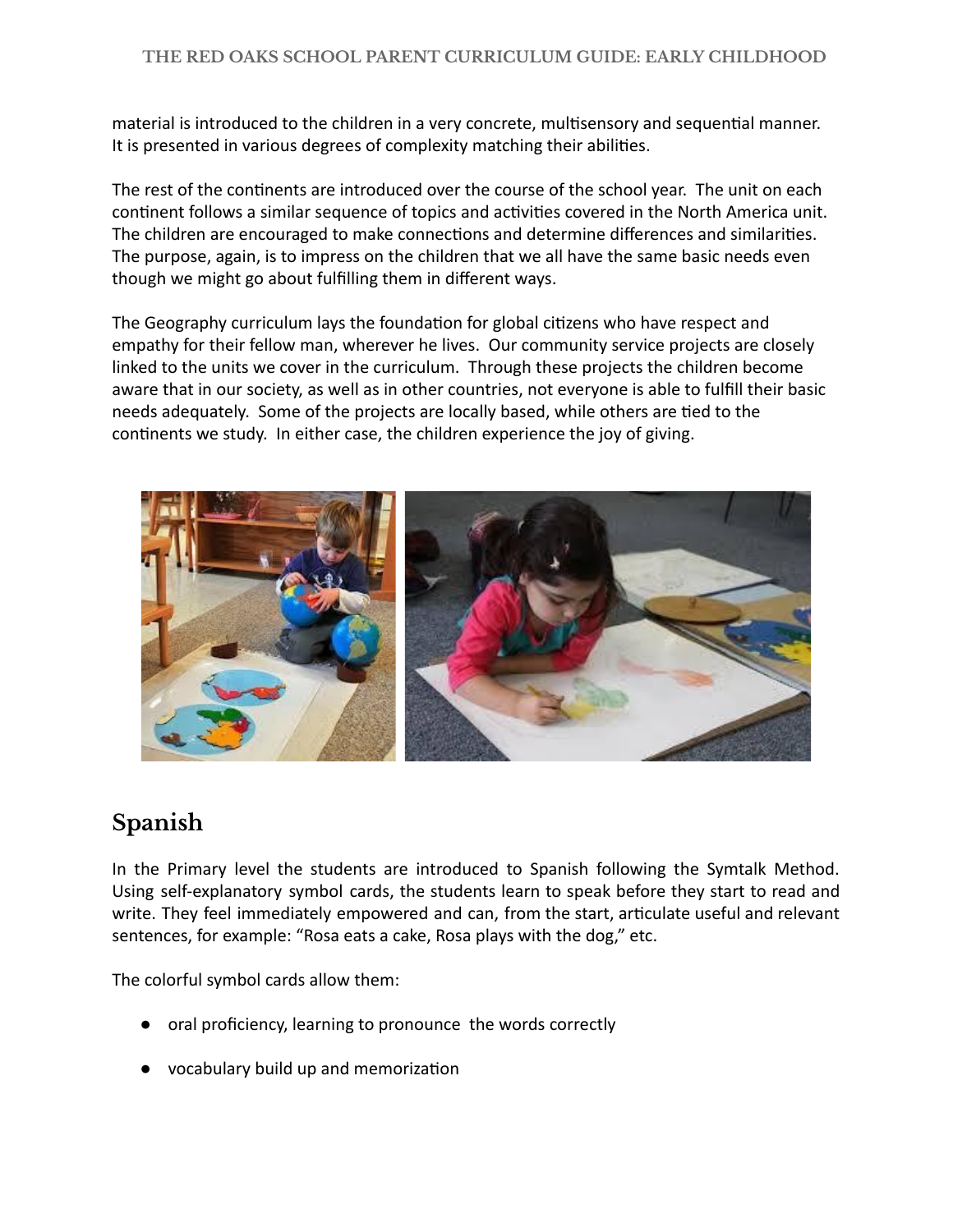● awareness of subject-verb-object sentence structure sequence.

Each class is divided into three parts:

- Greeting song/conversation: Students are greeted with a song. The students will then engage in basic conversation with the teacher on topics that include proper greeting, weather, name and age, among others.
- Symtalk method cards: The cards will be used to make and "read" sentences, building and expanding the vocabulary, learning and using correct sentence structure.
- Song/ movement (3/4 year olds): Students will learn songs in Spanish relating to a variety of themes.

Activity book: The Kindergartners will work on the Symtalk *Mis Amigos y Yo Level 2* which will reinforce the material learned with the Symtalk cards. They will start reading and writing, identifying the vocabulary from a word bank. The Kindergartners learn colors and are introduced to noun and adjective agreement.

This year, our central point will be Spain. We will focus on learning about this country through cultural lessons, songs, books, traditional stories and dance.

#### **Art**

Art is one way students at ROS can explore differences and similarities in cultures, traditions, and philosophies. Our integrated approach extends from the classroom Cultural Studies and allows children to relate to and create works that echo the very peoples and places they are learning about in class.

Through the fine arts program at Red Oaks, the students participate in a vigorous study of the arts which is comprised of the following components:

- $\bullet$  Art production Involves critical thinking and imaginative processes, and the expression of the heart, mind and hand.
- Art history An examination of art and artists and their contributions to society. We ask the questions: "Why was art created?" "How was it used?" "What is the purpose?"
- Art criticism and aesthetics Involves the students responding to, interpreting and then applying critical thinking to their own art and the work of others. We ask the questions: "What was the artist trying to say?" "How did you come to that conclusion?" "How can the art be changed?"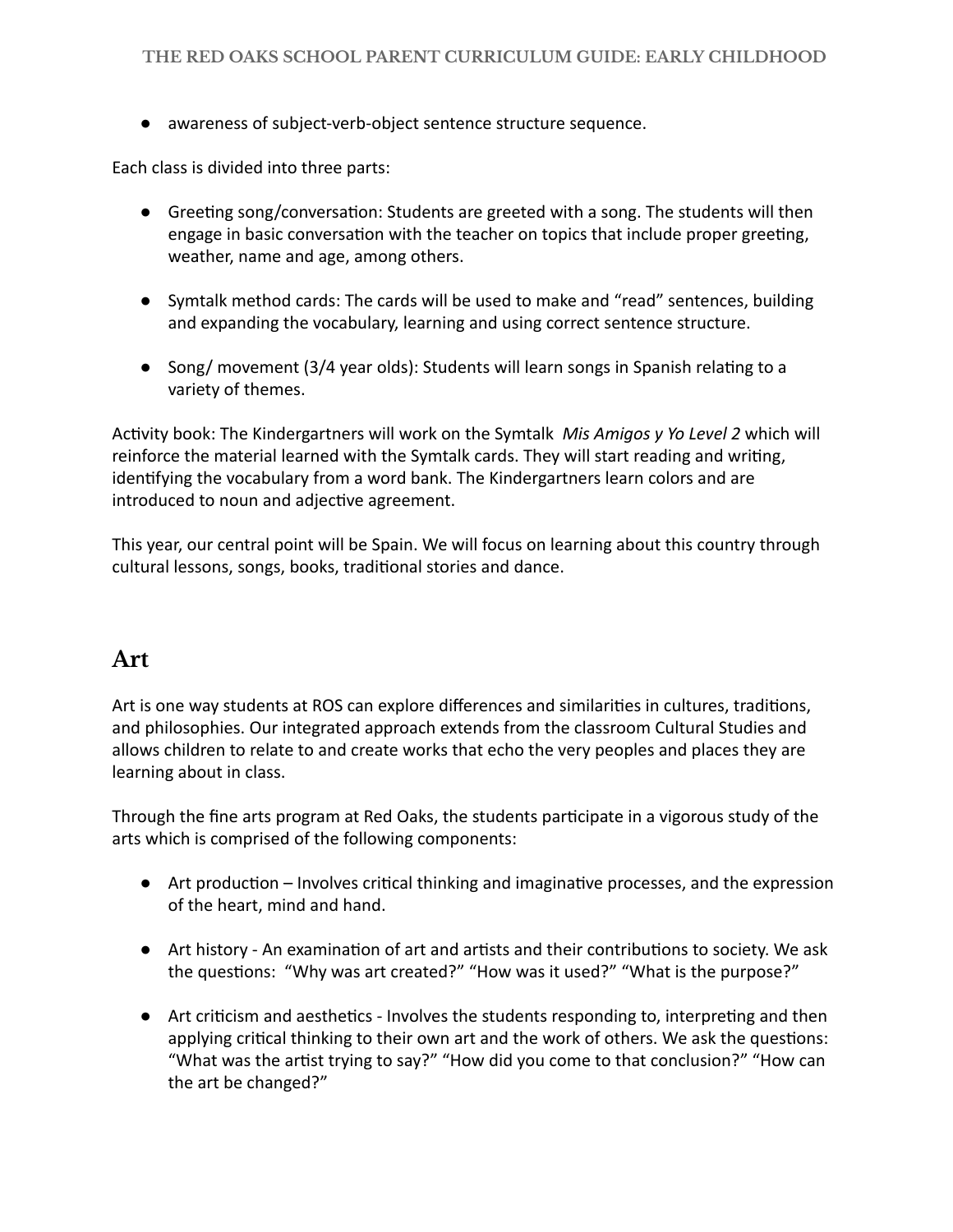The Primary art curriculum will explore the basics of creative thinking and fundamental skills and techniques that are foundational in these early developmental stages. The art curriculum encourages students through experimental and guided learning opportunities and through an exploratory use of materials. Beginning with the basics, students learn the importance of line, color, and shape in art and will conduct a series of multimedia projects that draw inspiration from the world around them.

#### **Music**

Music at ROS is both expressive and explorative. Students consider music from a wide variety of sources in an effort to understand and foster respect for cultures extending far beyond their experiences. Simultaneously, students learn fundamental skills to engender confidence and creative spirits. Students' early musical experiences help to set the stage for the perseverance needed for later study and practice.

There are three principles that guide the Music Program at The Red Oaks School:

- Children respond intuively to rhythm and melody.
- Musical sounds are created by musical actions upon an instrument.
- Musical concepts are discussed only after they have been experienced.

The Primary Music program consists of a carefully prepared series of experiences. Through these activities, children explore many elements of music, such as rhythm, melody, harmony, timbre, and form. Primary Music classes address the application of skills that are still being developed. Musically, students learn to match pitch, follow beat, and respond to musical cues. Additionally, they increase their attention spans, improve their motor skills, and practice appropriate socialization. Throughout the year, lessons and activities will foster the development of the three artistic processes: creating, performing, and responding.

## **Physical Education**

Montessori believed that movement was the key to engagement and learning. At ROS, we take it a step further and have a deliberate and focused approach to help students realize their physical potenal. Our unique PE curriculum allows for the individual needs and strengths of every child, fostering a supportive yet challenging experience.

The Red Oaks Physical Education Curriculum has fitness, physical and social skill-building embedded in its objectives. The objectives are: